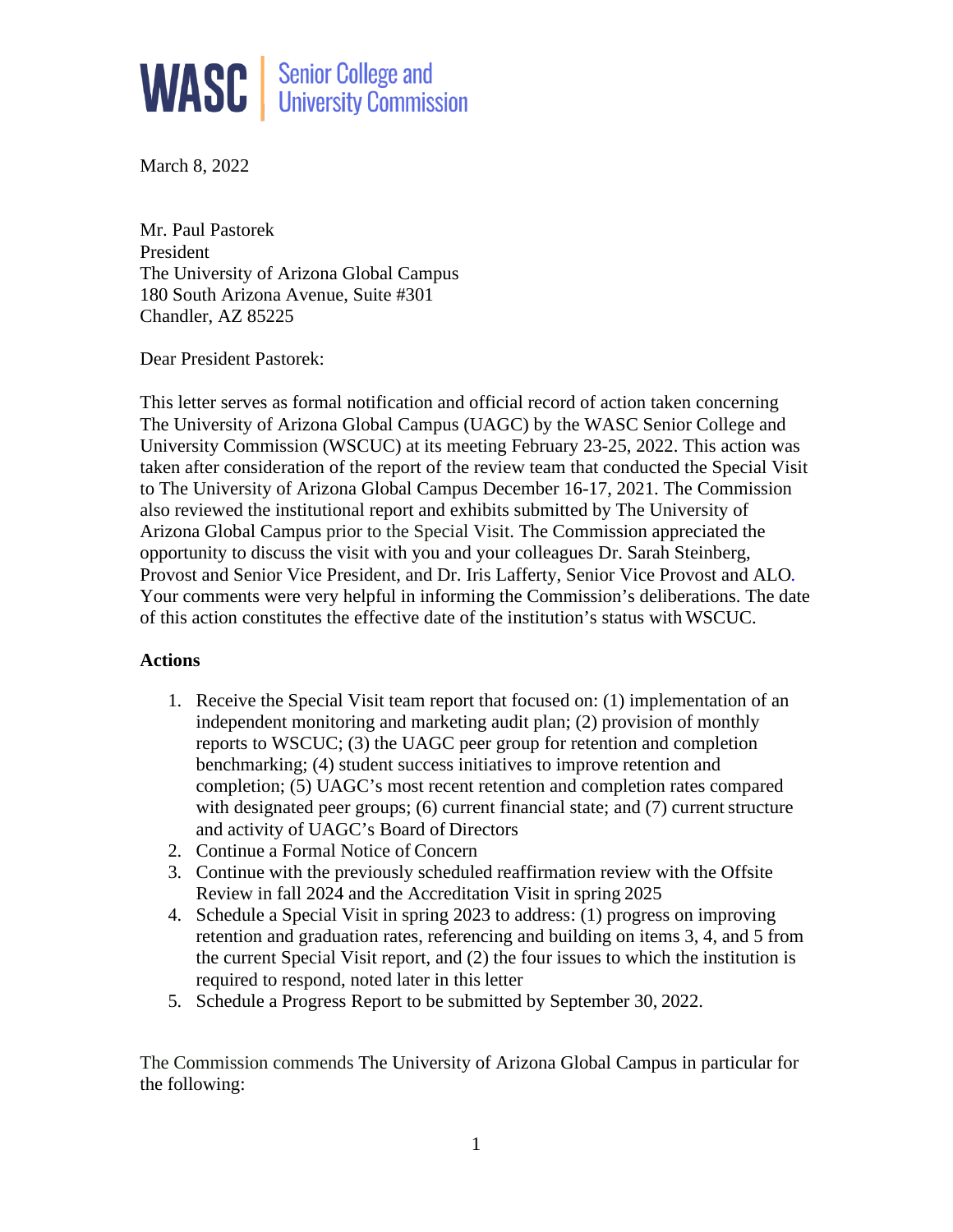- 1. A leadership team and Board of Directors committed to student success and making changes that improve retention and completion rates at UAGC, as evidenced by increases in cohort retention rates.
- 2. The high caliber and engaged Board of Trustees with extensive experience in higher education that sets priorities for UAGC and holds parties accountable for their attainment.
- 3. A cohesive president's cabinet that owns the identity of UAGC and collaborates effectively across the organization.
- 4. Investment in building a strong operational infrastructure, including the expansion of the Office of Institutional Effectiveness and designating a new Head of Performance Management, to further increase effectiveness.
- 5. Learning and sharing best practices with other universities and higher education experts.
- 6. Reforms to the student onboarding process to ensure greater student understanding related to financial aid and cost of education prior to enrollment.
- 7. Investment in faculty ownership of the student success agenda.

The Commission requires the institution to respond to the following issues:

- 1. Launch the website that differentiates University of Arizona Online, University of Arizona, and UAGC as swiftly as possible; in advance of its launch, advise the Commission within one week of receipt of this letter of the anticipated time for that launch. Provide an analysis of its impact in both the Progress Report and Special Visit. (CFR 1.6)
- 2. Continue to revise and improve marketing, application, and enrollment processes that contribute to student understanding of their obligations prior to enrollment (e.g., financial aid, transfer credits, and length/cost of program). Provide an analysis of the effect of revising these processes in both the Progress Report and Special Visit. (CFR 2.12)
- 3. Continue to leverage data analytics to improve insights into the student experience and inform initiatives that address shortfalls in retention and graduation rates in relation to peer benchmarks. Provide an analysis of the impact of those initiatives in both the Progress Report and Special Visit (CFR 2.10)
- 4. Continue to assess and continuously revise the plan to mitigate risks associated with the contracted relationship with Zovio. On a periodic basis, but not less than semi-annually, inform the Commission of developments in the relationship with Zovio. Provide the plan and its updates in the Progress Report and Special Visit, respectively. (CFR 1.5)
- 5. In the Progress Report, respond to the multiple suggestions made by the team in the narrative section of its report.

A Formal Notice of Concern provides notice to the institution that, while it currently meets WSCUC Standards, it is in danger of being found in noncompliance with one or more Standards if current trends or findings continue. In the case of UAGC, Standard 2 is in danger of being found out of compliance, in particular CFR 2.10 related to retention and completion. Institutions issued a Formal Notice of Concern are scheduled for a Special Visit within four years. If the issues are not addressed within four years, a